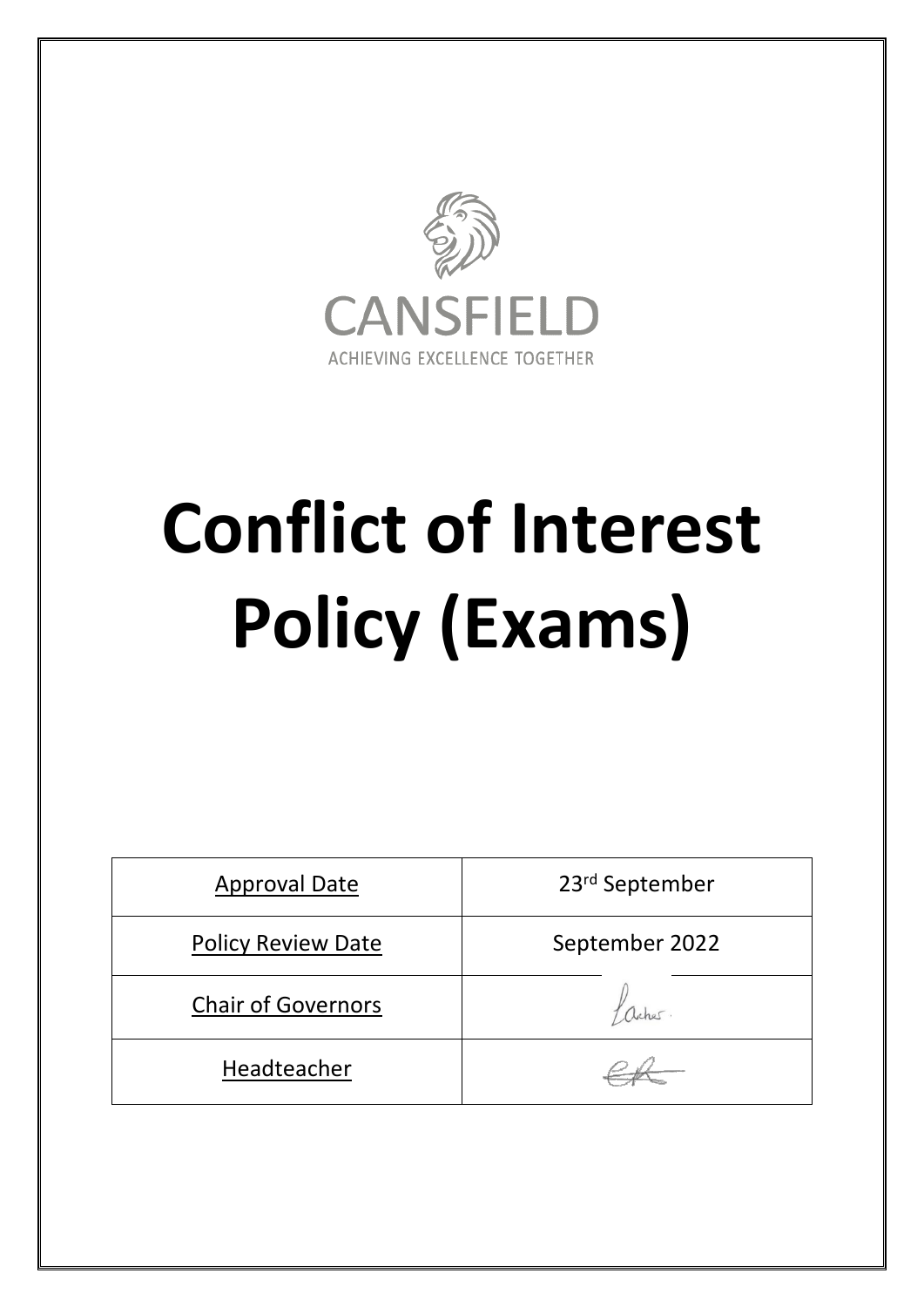#### **1. Key Staff Involved**

| Role           | Name(s)              |
|----------------|----------------------|
| Head of Centre | Dr G Baker           |
| Exams Manager  | <b>Miss L Archer</b> |
| SLT member(s)  | <b>Mr C Lomas</b>    |

#### **2. Introduction**

It is the responsibility of the Head of Centre to ensure that Cansfield High School:

- Manages conflicts of interest by informing the awarding bodies, before the published deadline for entries for each examination series, of:
	- o any members of centre staff who are taking qualifications at their own centre which include internally assessed components/units
	- o any members of centre staff who are teaching and preparing members of their family (which includes step-family, foster family and similar close relationships) or close friends and their immediate family (e.g. son/daughter) for qualifications which include internally assessed components/units **and**

maintains clear records of **all instances** where:

- exams office staff have members of their family (which includes step-family, foster family and similar close relationships) or close friends and their immediate family (e.g. son/daughter) being entered for examinations and assessments either at the centre itself or other centres
- centre staff are taking qualifications at their centre which do not include internally assessed components/units
- centre staff are taking qualifications at other centres (GR 5.3)

#### **3. Purpose of the Policy**

The purpose of this policy is to confirm how Cansfield High School manages conflicts of interest under normal delivery arrangements in accordance with the regulations.

#### **4. Declaration Process**

- A Declaration of Personal Interest form for will be sent from the EM to all centre staff involved in the process who are found have a conflict.
- Staff will be required to
	- o confirm their understanding of what a personal interest in a candidate relates to
	- o (where applicable) declare no personal interest in any candidate
	- $\circ$  (where applicable) declare a personal interest in a candidate and identify their role(s) in the arrangements
	- o confirm awareness of the need to maintain the confidentiality of the grades and endorsements determined by the centre
	- o return the completed declaration to the EM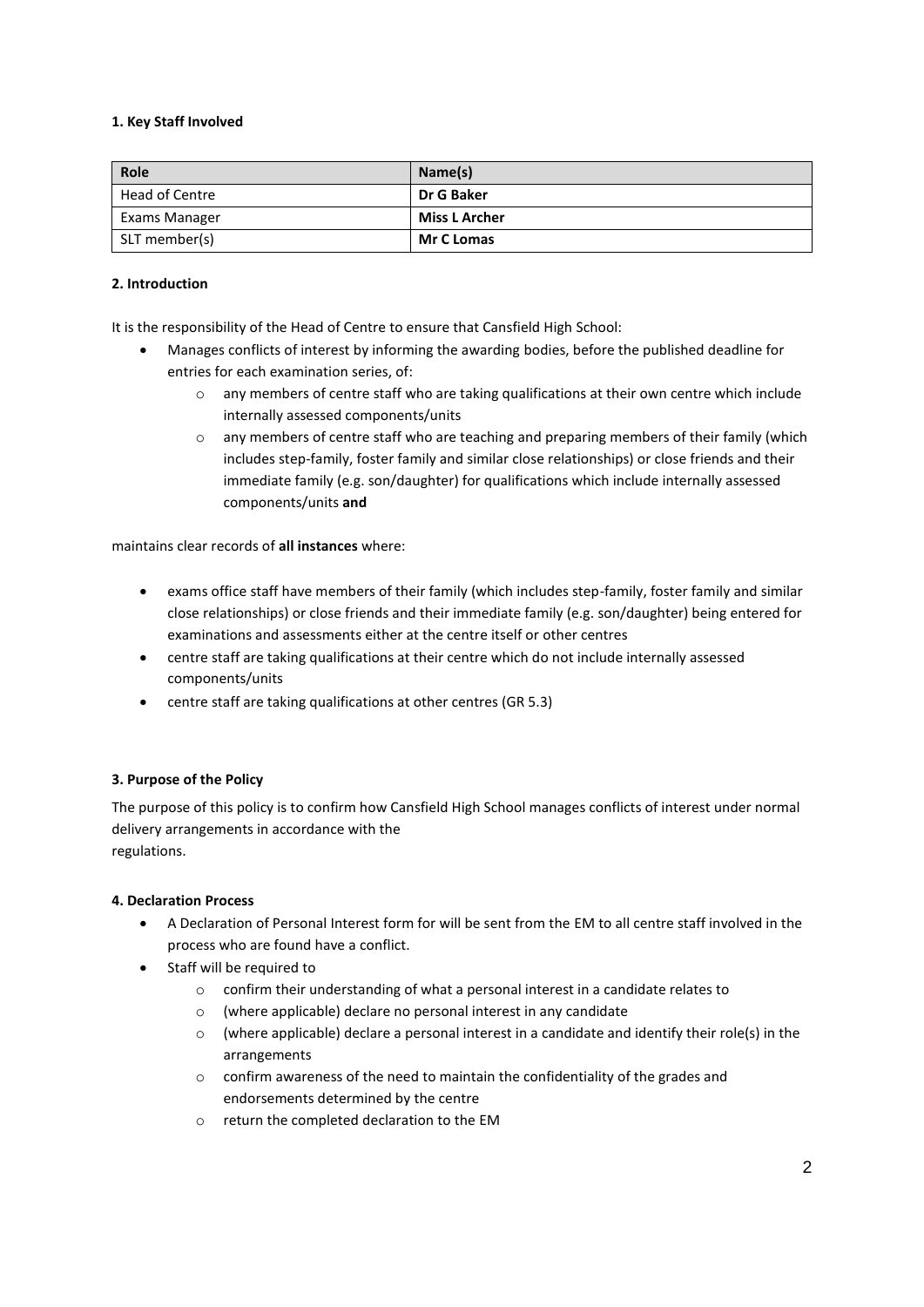#### **5. Managing Conflicts of Interest**

- A Conflicts of Interest log will be maintained to record any potential conflicts of interest declared by centre staff
- The log will record the nature of potential conflict and a decision by a member of the Senior Leadership Team, if this is deemed a potential risk to the integrity of the centre's assessments
- (where applicable) The log will record appropriate additional controls put in place to mitigate any potential risk to the integrity of the centre's assessments and to ensure fairness in later process reviews and appeals, carefully considering the need if to separate duties and personnel

#### **4. Roles and Responsibilities**

#### **4.1 The Role of the Head of Centre**

- Ensure conflicts of interest are managed according to the requirements (GR 5.3)
- Ensure clear records are maintained and that the records include details of the measures taken to mitigate any potential risk to the integrity of the qualifications affected (GR 5.3)
- Ensure the records are available where they may be requested by a JCQ Centre Inspector and/or awarding body staff (GR 5.3)
- Ensure the records are retained until the deadline for reviews of marking has passed or until any appeal, malpractice or other results enquiry has been completed, whichever is later (GR 5.3)
- Ensure that entering members of centre staff for qualifications at this centre is as a last resort in cases where the member of centre staff is unable to find another centre
- Ensure that proper protocols are in place to prevent the member of centre staff having access to examination materials prior to the examination and that other centre staff are briefed on maintaining the integrity and confidentiality of the examination materials
- Ensure that during the examination series the member of centre staff is treated in the same way as any other candidate entered for that examination, does not have access to examination materials and does not receive any preferential treatment (GR 5.3)

#### **4.2 The Role of the Exams Manager**

- Ensure the process for collecting declarations of interest is undertaken
- Identify and follow the awarding body's administrative process for submitting details of members of staff who are:
	- o Taking qualifications which include internally assessed components/units at their own centre
	- $\circ$  Teaching and preparing members of their family (which includes step-family, foster family and similar close relationships) or close friends and their immediate family (e.g. son/daughter) for qualifications which include internally assessed components/units (GR 5.3)
- Retain the records of the measures taken to mitigate any potential risk to the integrity of the qualifications affected until the deadline for reviews of marking has passed or until any appeal, malpractice or other results enquiry has been completed, whichever is later (GR 5.3)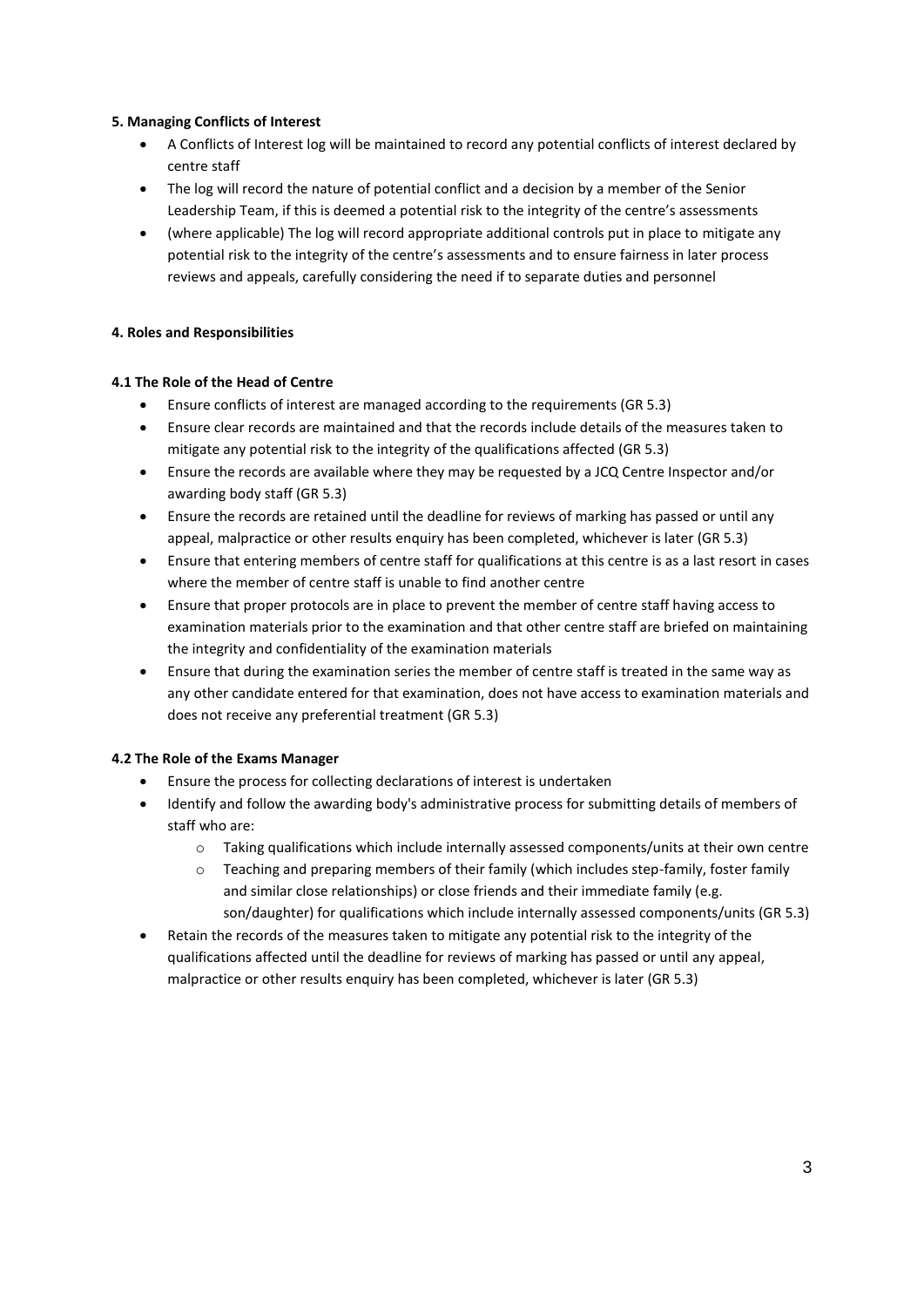### **Appendix 1**



#### **Declaration of Interest form 2021/22**

To comply with the regulations, the centre is required to manage conflicts of interest and inform the relevant awarding body/bodies (by the published deadline for entries for each examination series) of:

- any members of centre staff who are taking qualifications at their own centre which include internally assessed components/units
- any members of centre staff who are teaching and preparing members of their family (which includes step-family, foster family and similar close relationships) or close friends and their immediate family (e.g. son/daughter) for qualifications which include internally assessed components/units, **and**

maintains clear records of **all instances** where:

- exams office staff have members of their family (which includes step-family, foster family and similar close relationships) or close friends and their immediate family (e.g. son/daughter) being entered for examinations and assessments either at the centre itself or other centres
- centre staff are taking qualifications at their centre which **do not** include internally assessed components/units
- centre staff are taking qualifications at other centres

To ensure compliance, you must declare (by ticking) any of the statements that apply to you and complete the required information in the white boxes.

| Your<br>name |                                                   | Your job<br>title(s)/role(s) |  |
|--------------|---------------------------------------------------|------------------------------|--|
|              | Subject(s) you teach (if applicable to your role) |                              |  |
|              |                                                   |                              |  |
|              |                                                   |                              |  |
|              |                                                   |                              |  |

Please tick any statement/statements that applies/apply to you and complete the required information (or will apply to you during the **2021/22** academic year)

 $\Box$  I am taking a qualification(s) at this centre which includes an internally assessed component/unit

| Qualification(s) I am<br>taking                                                        | Awarding<br>body | Qualification<br>type | Specification (Subject) |
|----------------------------------------------------------------------------------------|------------------|-----------------------|-------------------------|
|                                                                                        |                  |                       |                         |
| Steps I have taken to seek an alternative centre at which to take the qualification(s) |                  |                       |                         |
|                                                                                        |                  |                       |                         |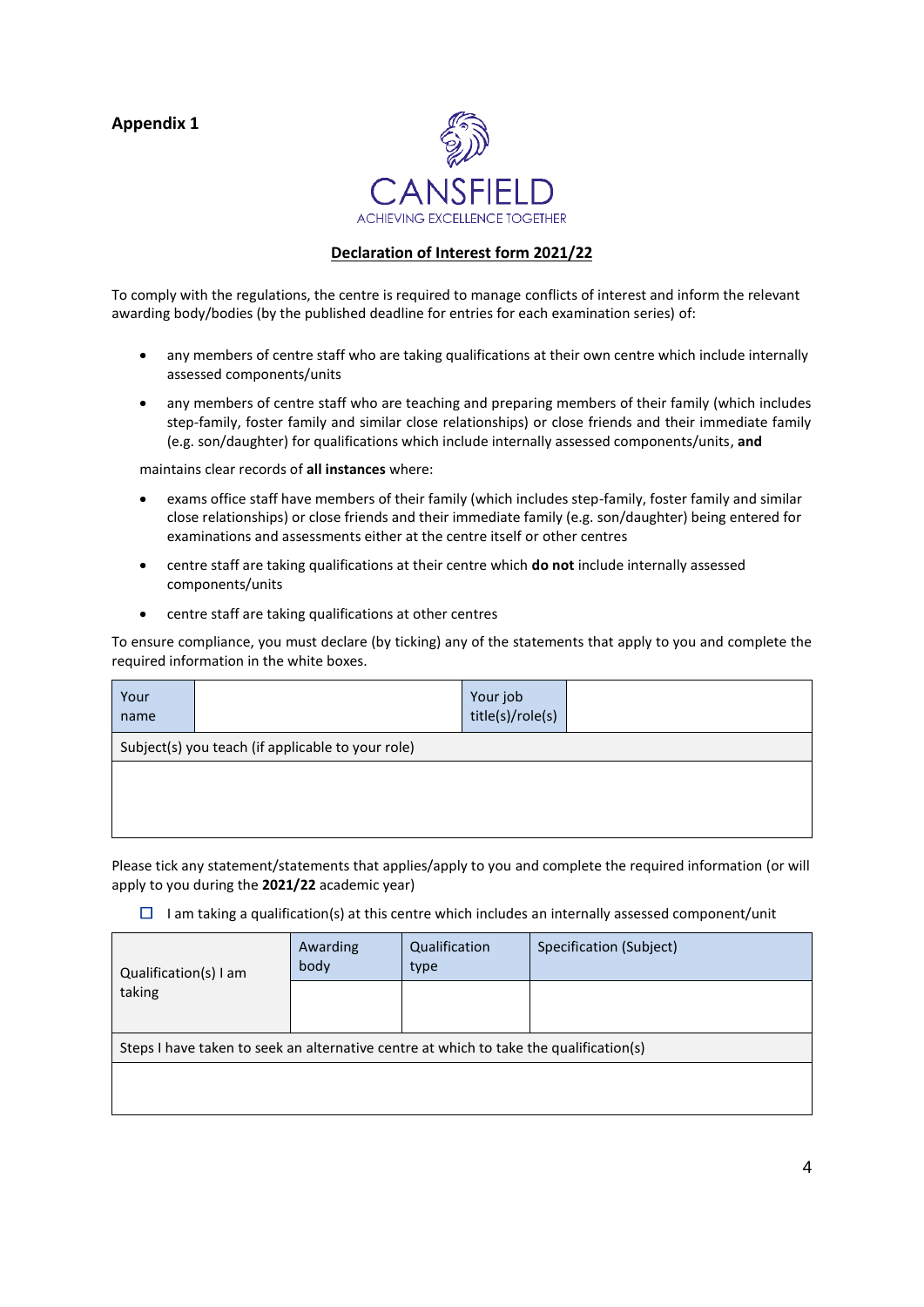$\Box$  I am teaching and preparing a member of my family (which includes step-family, foster family and similar close relationships) or close friends and their immediate family (e.g. son/daughter)for a qualification(s) which includes an internally assessed component/unit

Name of related person (the candidate) Candidate number **Relationship to Relationship to** me Qualification(s) being taught and prepared for Awarding body Qualification type Specification (Subject)

(Where more than one related person, please complete a separate form)

 $\Box$  I am a member of exams office staff and have a member of my family (which includes step-family, foster family and similar close relationships) or close friends and their immediate family (e.g. son/daughter) being entered for examinations and assessments at this centre or another centre

(Where more than one related person, please complete a separate form)

| Name of related person (the candidate)    |                                                                            |                                      |  |
|-------------------------------------------|----------------------------------------------------------------------------|--------------------------------------|--|
| Where the candidate is being entered      | $\Box$ This centre $\Box$ Another entering centre (tick box as<br>applies) |                                      |  |
| Candidate number (if this centre)         |                                                                            | Relationship to me                   |  |
| Entering centre name (if not this centre) |                                                                            | Entering centre<br>number (if known) |  |

- $\Box$  I am taking a qualification at this centre which does not include internally assessed components/units
- $\Box$  I am taking a qualification at another centre

| Qualification(s) I am taking | Awarding<br>body | Qualification<br>type | Specification (Subject)              | Exam<br>series |
|------------------------------|------------------|-----------------------|--------------------------------------|----------------|
|                              |                  |                       |                                      |                |
| Entering centre name         |                  |                       | Entering centre number<br>(if known) |                |

 $\Box$  I have none of the above statements to declare

Date declaration(s) made:  $\Box$  Signature to confirm declaration(s):

This completed form (including date and signature) must be returned to Miss Lesley Archer.

The declaration(s) you have provided will be used to inform the relevant awarding body/bodies (where required) and to record details of the measures taken to mitigate any potential risk to the integrity of the qualifications affected. You will be informed if/where any measures or protocols put in place directly affect you.

**All records are subject to inspection by the JCQ/awarding body on request and will be retained until the deadline for reviews of marking has passed or until any appeal, malpractice or other results enquiry has been completed, whichever is later (for the relevant exam series).**

| Date | Action                                                                                         |
|------|------------------------------------------------------------------------------------------------|
|      | Completed Declaration form received                                                            |
|      | Declaration(s) recorded on Conflicts of Interest (COI) log                                     |
|      | Awarding body/bodies informed of specific COI (where applicable)                               |
|      | Staff member informed of measures/protocols in place to manage the risk represented by the COI |

#### **FOR HEAD OF CENTRE/EXAMS MANAGER USE ONLY**